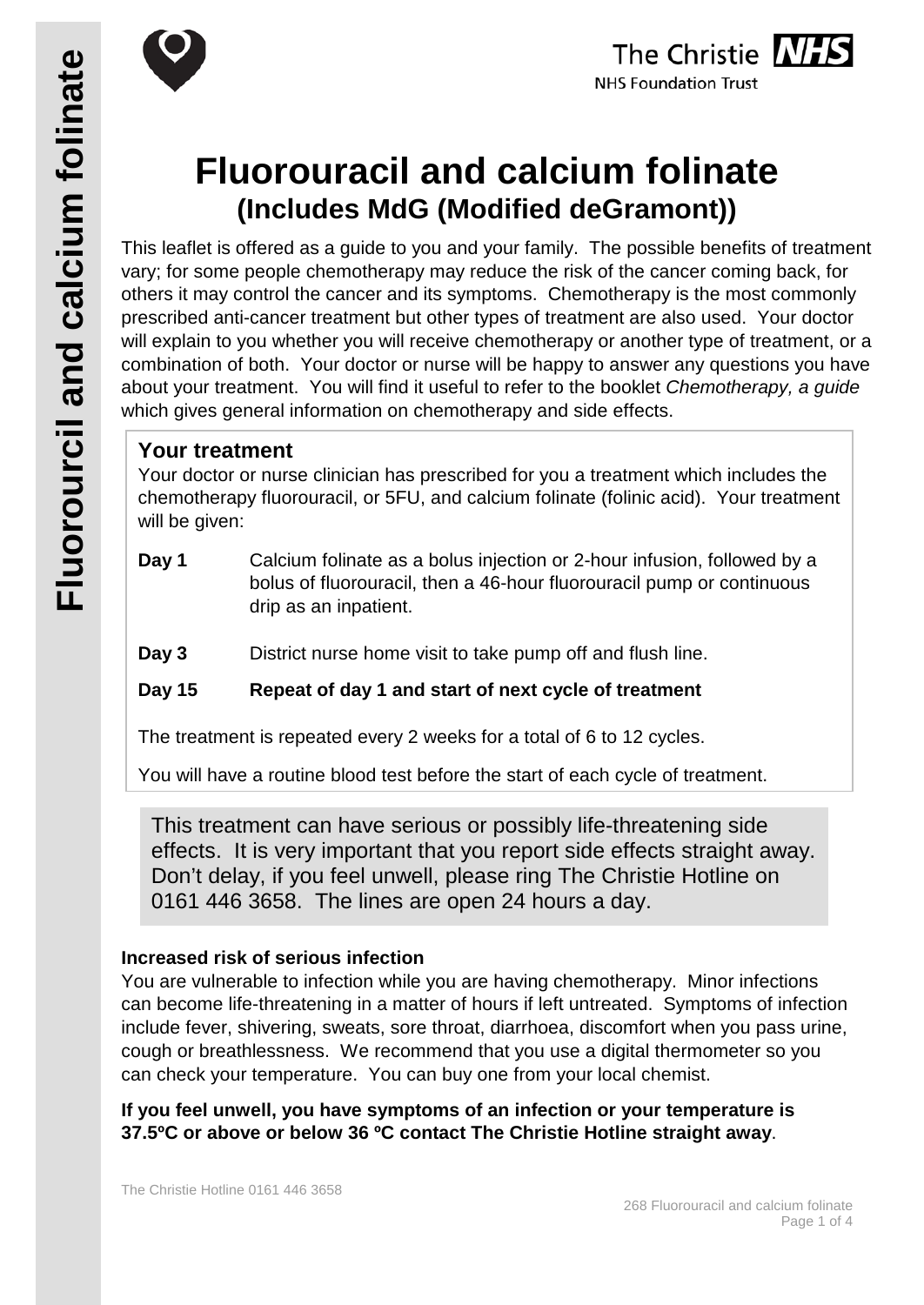# **Possible side effects**

Chemotherapy can cause many different side effects. Some are more likely to occur than others. Everyone is different and not everyone gets all the side effects. Most side effects are usually temporary, but in some rare cases they can be life-threatening. It is important to tell your hospital doctor or nurse about any side effects so they can be monitored and, where possible, treated.

#### **Common side-effects (more than 1 in 10)**

#### • **Mild nausea and vomiting (sickness)**

You may have mild nausea and vomiting. You may be given anti-sickness tablets to take at home. If you continue to feel or be sick, contact your GP or this hospital, because your anti-sickness medication may need to be changed or increased.

#### • **Diarrhoea**

Diarrhoea is a fairly common side effect of your treatment. If you have watery diarrhoea you should immediately take the anti-diarrhoea treatment that the doctor has prescribed for you. This is loperamide dispensed by The Christie pharmacy. Follow the doctor's instructions **EXACTLY:**

Take 2 loperamide capsules as soon as the first liquid stool occurs. Then take one capsule with each liquid loose stool. (Maximium loperamide in a day is **8** capsules).

If you continue to have more than 4 bowel movements a day (compared to pretreatment) or bowel movements at night, please ring The Christie hotline for advice.

#### • **Lethargy**

Some chemotherapy may make you feel tired and lacking in energy. It can be frustrating when you feel unable to cope with routine tasks. If you do feel tired, take rest and get help with household chores. If necessary, take time off work. Gentle exercise such as walking can be beneficial.

#### • **Sore mouth**

Your mouth may become sore or dry, or you may notice small mouth ulcers during this treatment. Drinking plenty of fluids and cleaning your teeth regularly and gently with a soft toothbrush can help to reduce the risk of this happening. We can prescribe a mouthwash for you to use during treatment. You can dilute this with water if your mouth is sore. For ask your doctor or nurse for further advice. There is also general mouth care information in the chemotherapy booklet. If you continue to have a sore mouth, please contact The Christie Hotline.

#### • **Skin and nail changes**

**PPE (palmar-plantar erythema):** The skin on your hands and feet may become very dry, red and sore with some cracking. Tell your doctor. Cream and tablets can be prescribed to help. Your chemotherapy dose may need to change. Try to keep your hands and feet cool and if possible, uncovered.

**Hyperpigmentation:** Less commonly, your skin may appear darker in colour or lightly tanned, especially around the joints. This is known as hyperpigmentation. Asian and African-Caribbean people may develop noticeable light patches on their skin. The skin will return to normal when treatment is finished. continued...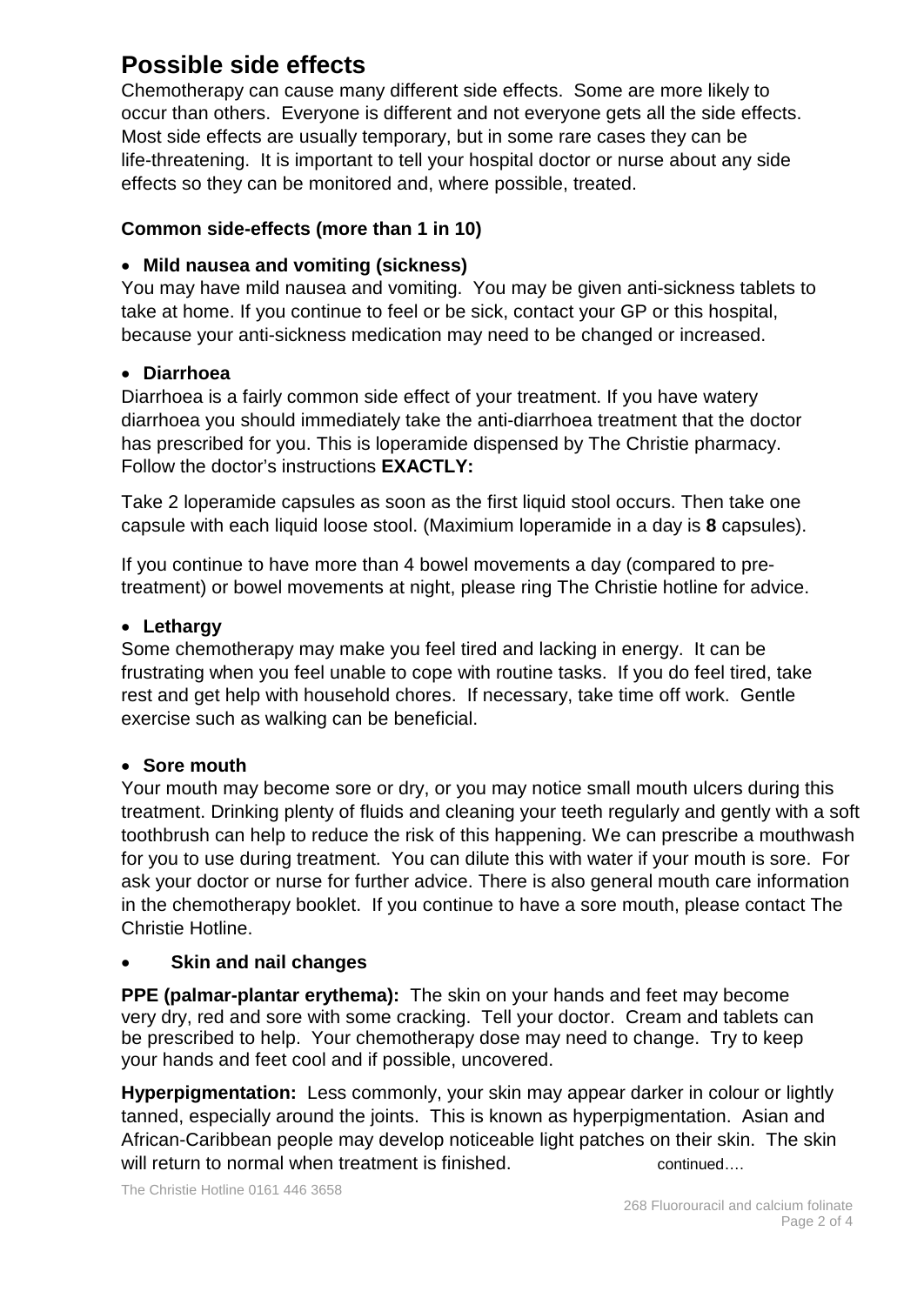**Increased sensitivity to the sun:** Your skin will tan or burn in the sun more easily. Sit in the shade, avoid too much sun and use a high factor sunblock cream and wear a hat.

**Nail changes:** You may have a blue tinge or darkening of the nails, flaking of the nails or pain and thickening of the area where the nail starts growing.

#### **Uncommon side-effects (less than 1 in 10)**

#### • **Anaemia (low number of red blood cells)**

While having this treatment you may become anaemic. This may make you feel tired and breathless. Let your doctor or nurse know if these symptoms are a problem. You may need a blood transfusion.

#### • **Bruising or bleeding**

This treatment can reduce the production of platelets which help the blood clot. Let your doctor know if you have any unexplained bruising or bleeding, such as nosebleeds, bloodspots or rashes on the skin, and bleeding gums. You may need a platelet transfusion.

#### • **Watery eyes**

Your eyes may also water. Often, this will improve in time and needs no specific treatment but if you have ongoing symptoms please discuss this with your doctor or nurse.

#### • **Hair thinning**

Hair loss is very unusual with this treatment. In rare cases some hair loss may occur during treatment. It is advisable to avoid perms, colours, use of hot brushes and vigorous, frequent washing that could increase hair loss. Please remember that this is a temporary side effect and your hair will grow back when your treatment is completed. If you would like an appointment with the wig service, this can be arranged for you. Ask the staff for a copy of 'The Wig Fitting Service.'

• **Extravasation** is when chemotherapy leaks outside the vein. If you develop redness, soreness or pain at the injection site **at any time** please let us know straight away.

#### **Serious and potentially life threatening side effects**

In a small proportion of patients chemotherapy can result in very severe side effects which may rarely result in death. The team caring for you will discuss the risk of these side effects with you.

#### • **Chest pain or stroke**

A small number of patients receiving 5-Fluorouracil (5FU) or capecitabine can experience chest pain (angina) or rarely have a heart attack. Extremely rarely this may lead to death. Other complications such as stroke or mini-stroke can happen but are exceptionally rare. If you develop any of these symptoms you should contact your hospital doctor for advice. In an emergency you should go immediately to your nearest accident and emergency department.